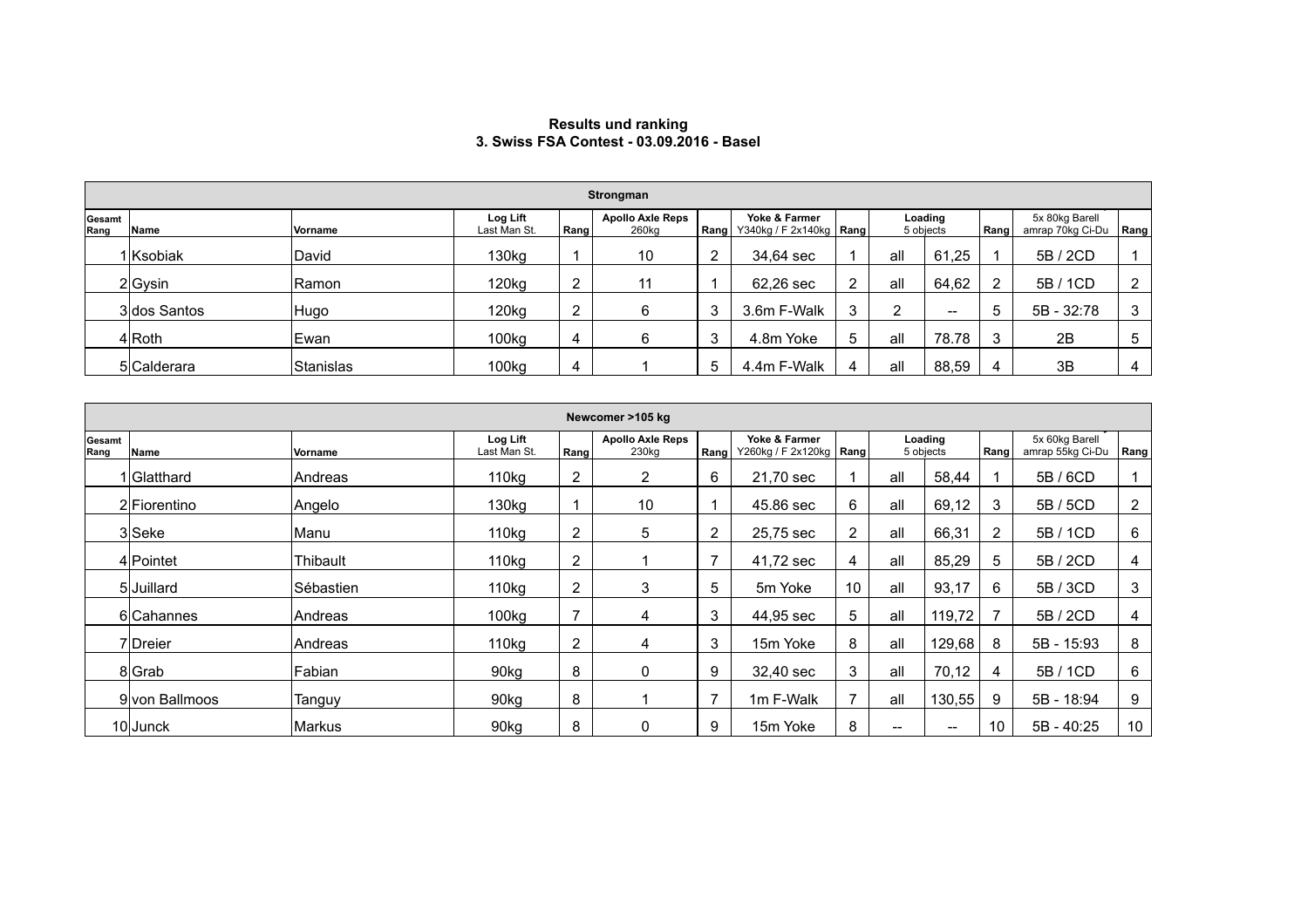## **Results und ranking 3. Swiss FSA Contest - 03.09.2016 - Basel**

|                | Newcomer <105 kg |                |                          |      |                                              |      |                                            |   |                      |                |              |                                    |                |
|----------------|------------------|----------------|--------------------------|------|----------------------------------------------|------|--------------------------------------------|---|----------------------|----------------|--------------|------------------------------------|----------------|
| Gesamt<br>Rang | Name             | <b>Vorname</b> | Log Lift<br>Last Man St. | Rang | <b>Apollo Axle Reps</b><br>230 <sub>kg</sub> | Rang | Yoke & Farmer<br>Y260kg / F 2x120kg   Rang |   | Loading<br>5 objects |                | Rang         | 5x 60kg Barell<br>amrap 55kg Ci-Du | Rang           |
|                | Jäggi            | <b>Niklas</b>  | 130kg                    |      | 10                                           |      | 26,92 sec                                  |   | all                  | 47.43          |              | 5B / 5CD                           |                |
|                | $2$ Bucci        | Leonardo       | 120 <sub>kg</sub>        | 2    |                                              | 5    | 53.90 sec                                  | 2 | all                  | 58.27          | $\mathbf{2}$ | 5B / 5CD                           |                |
|                | 3Lehmann         | Micha          | 120kg                    | 2    | 6                                            | 2    | 62,75 sec                                  | 3 | all                  | 67,71          | 3            | 5B / 4CD                           | 3              |
|                | 4 Didier         | Dominique      | 100kg                    | 4    |                                              | 2    | 4.7 m F-Walk                               | 4 | all                  | 69,04          | 4            | 5B / 2CD                           | $\overline{4}$ |
|                | 5Burri           | Simon          | 90 <sub>kg</sub>         | 6    | 5                                            | 4    | 15m Yoke                                   | 5 | 4                    | 5m             | 5            | 5B - 30:70                         | 6              |
|                | 5 Krumov         | Bogdan         | 100 <sub>kg</sub>        | 4    |                                              | 6    | 15m Yoke                                   | 5 |                      | 3 <sub>m</sub> | 6            | 5B / 1CD                           | 5              |

|                | Newcomer <90 kg |                  |                          |                |                                              |      |                                            |   |                      |       |      |                                    |      |
|----------------|-----------------|------------------|--------------------------|----------------|----------------------------------------------|------|--------------------------------------------|---|----------------------|-------|------|------------------------------------|------|
| Gesamt<br>Rang | Name            | Vorname          | Log Lift<br>Last Man St. | Rang           | <b>Apollo Axle Reps</b><br>210 <sub>kg</sub> | Rang | Yoke & Farmer<br>Y230kg / F 2x110kg   Rang |   | Loading<br>5 objects |       | Rang | 5x 60kg Barell<br>amrap 50kg Ci-Du | Rang |
|                | l∣Saugy         | <b>Bertrand</b>  | 115kg                    |                | 11                                           |      | 46.42 sec                                  | ◠ | all                  | 44.78 |      | 5B/6CD                             |      |
|                | 2lmfeld         | Andy             | 95kg                     | $\overline{2}$ |                                              | 2    | 42,22 sec                                  | ົ | all                  | 47,06 | 2    | 5B / 1CD                           | 2    |
|                | 3 Bard          | Basil            | 90 <sub>kg</sub>         | 4              | 3                                            | 4    | 29,23 sec                                  |   | all                  | 49,23 | 3    | 5B - 36:23                         | 5    |
|                | 4 Ingram        | John             | 95kg                     | 2              | າ                                            | 5    | 48,90 sec                                  |   | all                  | 53,71 | 4    | 5B - 34:66                         | 3    |
|                | 5 Woschitz      | <b>Sebastian</b> | 80kg                     | 6              | 6                                            | 3    | 11.8 m F-Walk                              | 5 | all                  | 60,68 | 5    | $5B - 35:18$                       | 4    |
|                | 6 Ramsay        | Will             | 90kg                     | 4              | 0                                            | 6    | 15m Yoke                                   | 6 | all                  | 81.78 |      | 5B - 45:77                         |      |
|                | 7lMenotti       | <b>Jerôme</b>    | 80kg                     | 6              | 0                                            | 6    | 7.4m Yoke                                  | 6 | all                  | 65,26 | 6    | $5B - 41:30$                       | 6    |